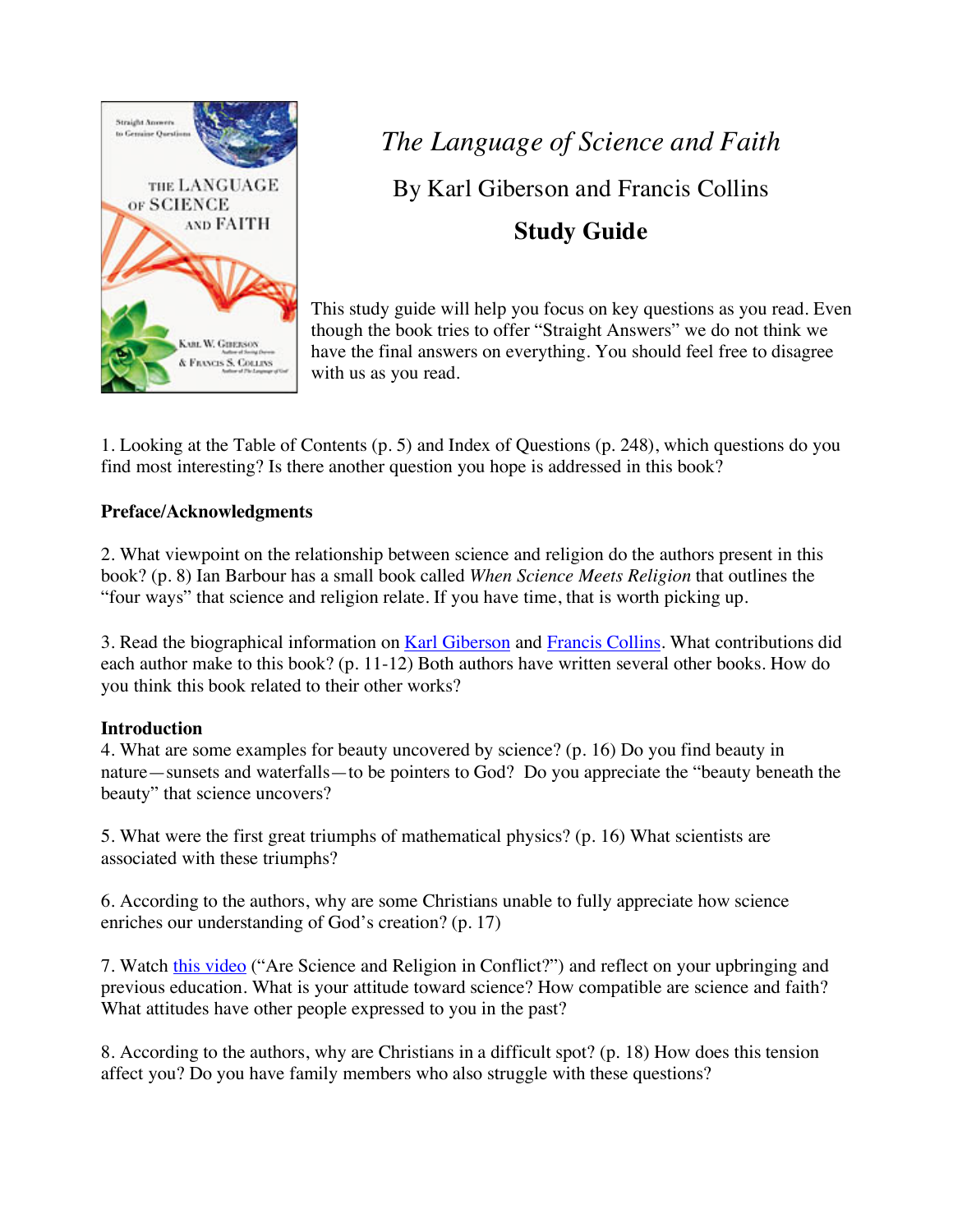9. What does the term *biologos* mean? Why do the authors avoid the term *theistic evolution?* (p. 18- 19, 24)

10. What scientific discoveries have been made to suggest evolution is not the best theory for the origin of species? (p. 21)





11. What parallel do the authors present between Charles Darwin and Pierre Simon de Laplace? (p. 22-23)

12. What is *social Darwinism*? (p. 25) What is the ethical fallacy evoked in social Darwinism? Did Darwin support this extension of his ideas? (p. 25-27) Have you encountered this idea in other contexts?

## **Chapter 1**

13. What are the three requirements for science according to the authors? (p. 29)

14. What is the definition of evolution? (p. 30) Is this how you would have defined this before you read this book?

15. What is the "Dissent from Darwin" list? Why do the authors reject its credibility? (p. 32-33) Do you think the authors are being too hard on the "Dissenters"?

16. Define *biological evolution*. (p. 34)

17. Give an example of a beneficial mutation and a harmful mutation. (p. 35-36)

# **"The theory of evolution, after all, is a theory about how** *life* **has changed over time; it is** *not* **a theory about how life first appeared."**

18. What is the theory of evolution in a "nutshell"? (p. 37)

19. What question is at the heart of evolution? (p. 45)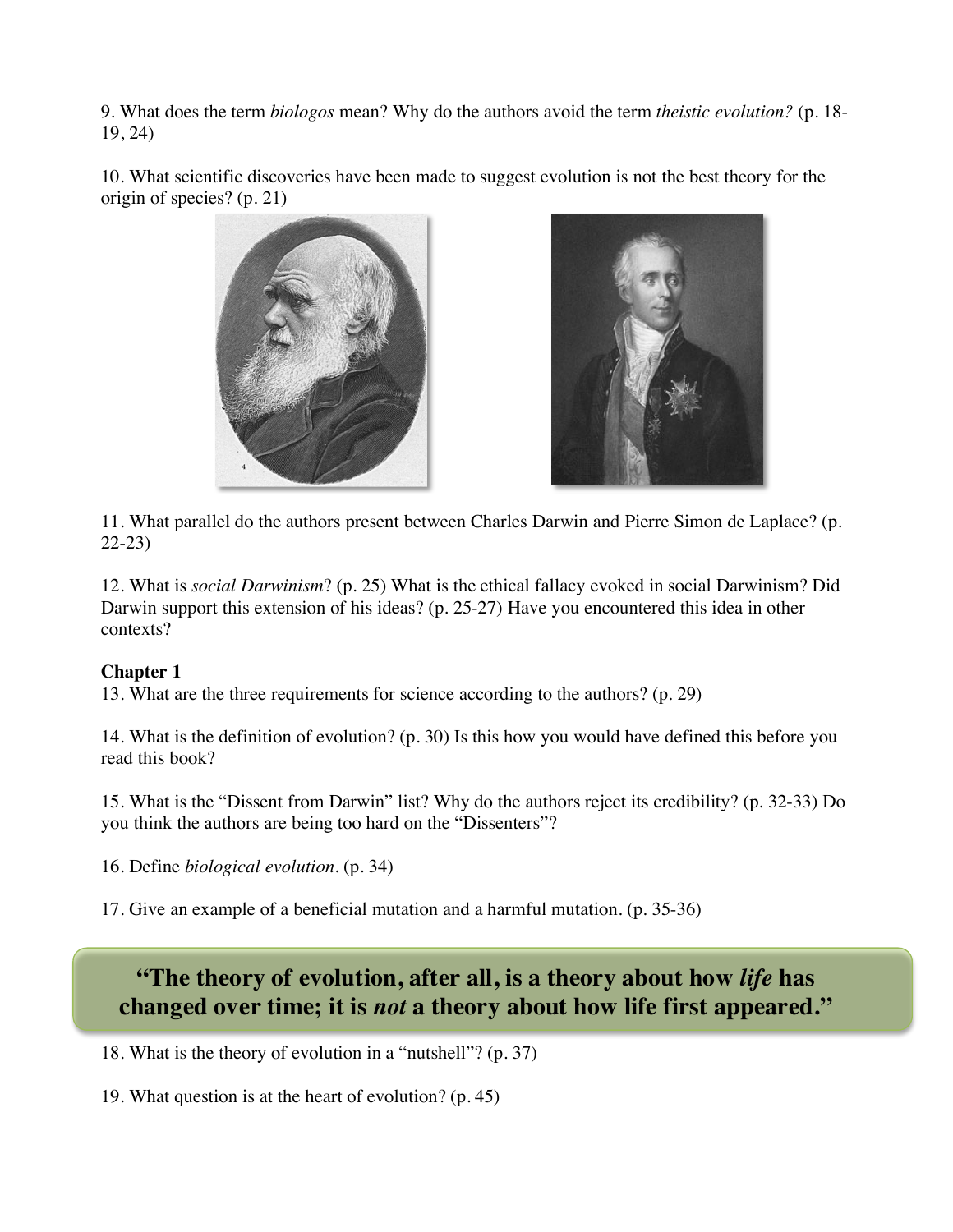20. Explain the process of *speciation*. (p. 46)

21. Why can't we observe macroevolutionary changes? (p. 47) Do you think it is reasonable to say that lots of tiny microevolutionary changes can accumulate to make a macroevolutionary change?

22. According to scientific data, how old is the earth? (p. 53) Does this date bother you at all, based on what you were taught in church or school?

**TAKE A BREAK and PLAY THIS GAME and try to KEEP YOUR SPECIES ALIVE! http://science.discovery.com/interactives/literacy/darwin/darwin.html**

#### **Chapter 2**

23. How does the time it takes for light to travel provide evidence for the age of the universe? (p. 55-56)

24. What question do the authors say we should ask instead of "What might a supernatural creator be capable of doing?" (p. 57) Do you agree that this is the right question?

25. How does the big bang provide evidence for the age of the universe? (p. 58-59)

26. Consider your past experiences in church. What interpretations of the creation story in Genesis have you encountered? What were you taught about the creation of the world?

27. What is Young Earth Creationism (YEC)? (p. 68) Have you had any experiences with this? Most evangelicals are Young Earth Creationists.

28. How is Old Earth Creationism (OEC) different from YEC? (p. 70) How is OEC different from biologos? (p. 71)

30. What was St. Augustine's view of Genesis? (p. 74) How much authority would you give to St. Augustine?

31. According to John Wesley, why was Scripture written? (p. 76)

32. When did creationism become dominant in America? (p. 77) Do you think this history matters? After all, most people were creationists before Ellen White.

#### **Chapter 3**

33. How does religion contribute to science? (p. 86-88) Do you think these are real contributions? Or is this a strained argument?

34. According to Donald MacKay, what is the primary function of scientific involvement with religion? (p. 89)

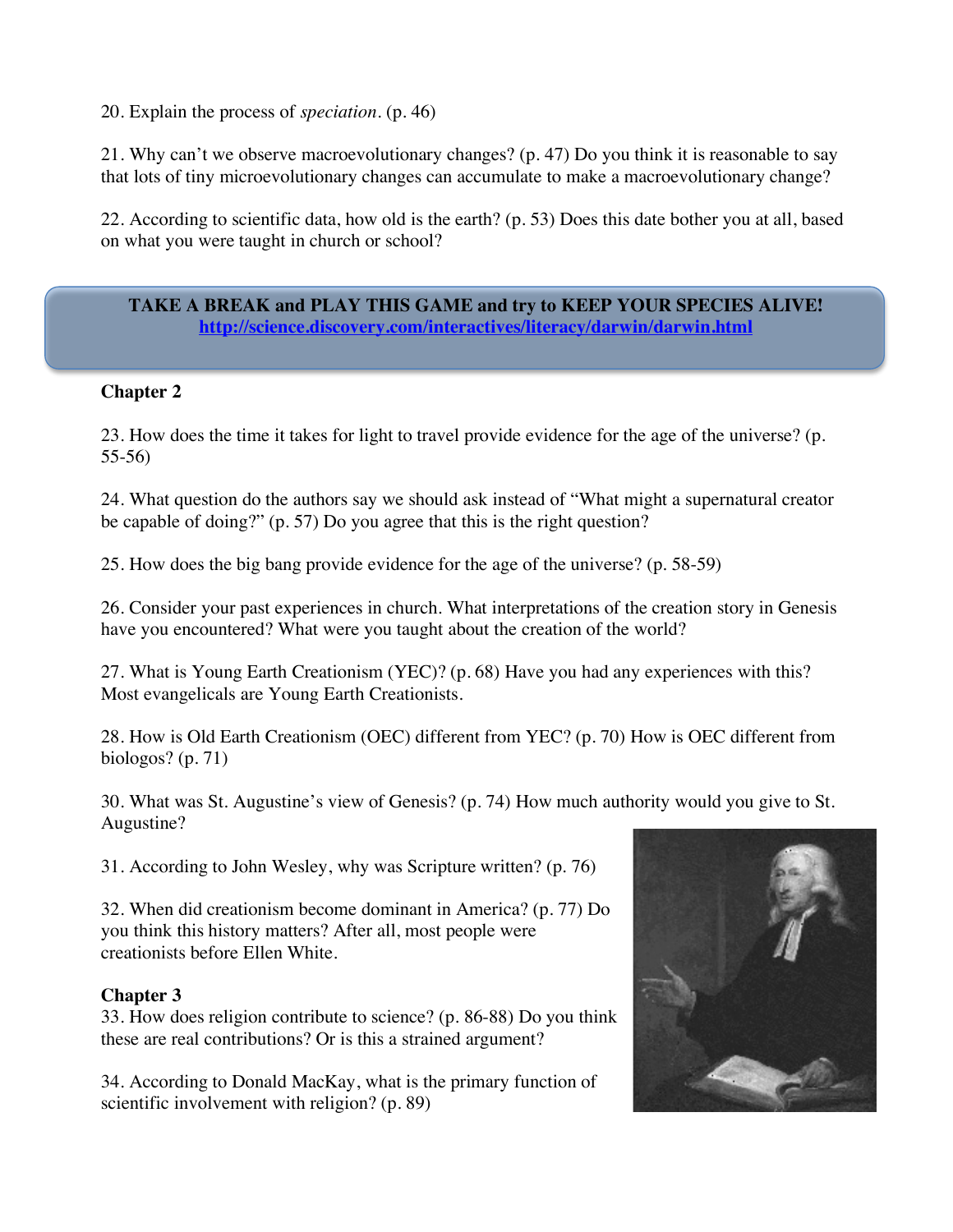35. Define *hyperbole*. Give an example not used in this book.

36. Summarize the importance of *literary genre*, *audience* and *cultural context* in Scripture. (p. 93- 97) Are you comfortable bringing these scholarly considerations to bear on the Bible? Were you raised to think about the Bible like this, or to simply read it as if it were written specifically to you?

37. How did the ancient Hebrews interpret Genesis 1:1? (p. 100)

38. What do the authors mean when they say, "the Bible is thus both literature and more than literature"? (p. 102) How does your own experience with the Bible relate to this idea?

#### **Watch this video with N.T. Wright http://biologos.org/resources/nt-wright-on-understanding-ancient-texts/**

#### **Chapter 4**

39. Choose one or more of the following questions from the book and, after reading the response in the book, write a reaction to the topic.

I. What do we do when science seems to conflict with Scripture?

II. But doesn't science constantly change its explanations for natural phenomena?

III. Can we ever know anything with absolute certainty?

40. What is the "gift of love" in creation according to John Polkinghorne? (p. 116) If you are interested in Polkinghorne, Dean Nelson and Karl Giberson have written a biography that looks at his ideas through the experiences of his life: Quantum Leap: How John Polkinghorne Found God in Science and Religion.

41. Why was it difficult for Christians to believe in an active God after Newton's work? (p. 117). Do you think there is any need to speculate about how God works in the world? Or should we just take it on faith that He does?



42. In this chapter, the authors discuss the type of questions science should answer and the type of questions religion should answer. Give an example not found in the book for these questions. Are you comfortable with the distinction they make?

#### **Chapter 5**

43. What question is often used to argue against the existence of God? What is the logic behind this question? How do the authors respond? (p. 127-128) Do you think that God's existence can be logically proved?

44. According to the authors, what valuable contribution does evolution make to Christian theology? (p. 133) Do you agree with this? Many people find this claim offensive, because it turns over some of the creative process to nature. What do you think?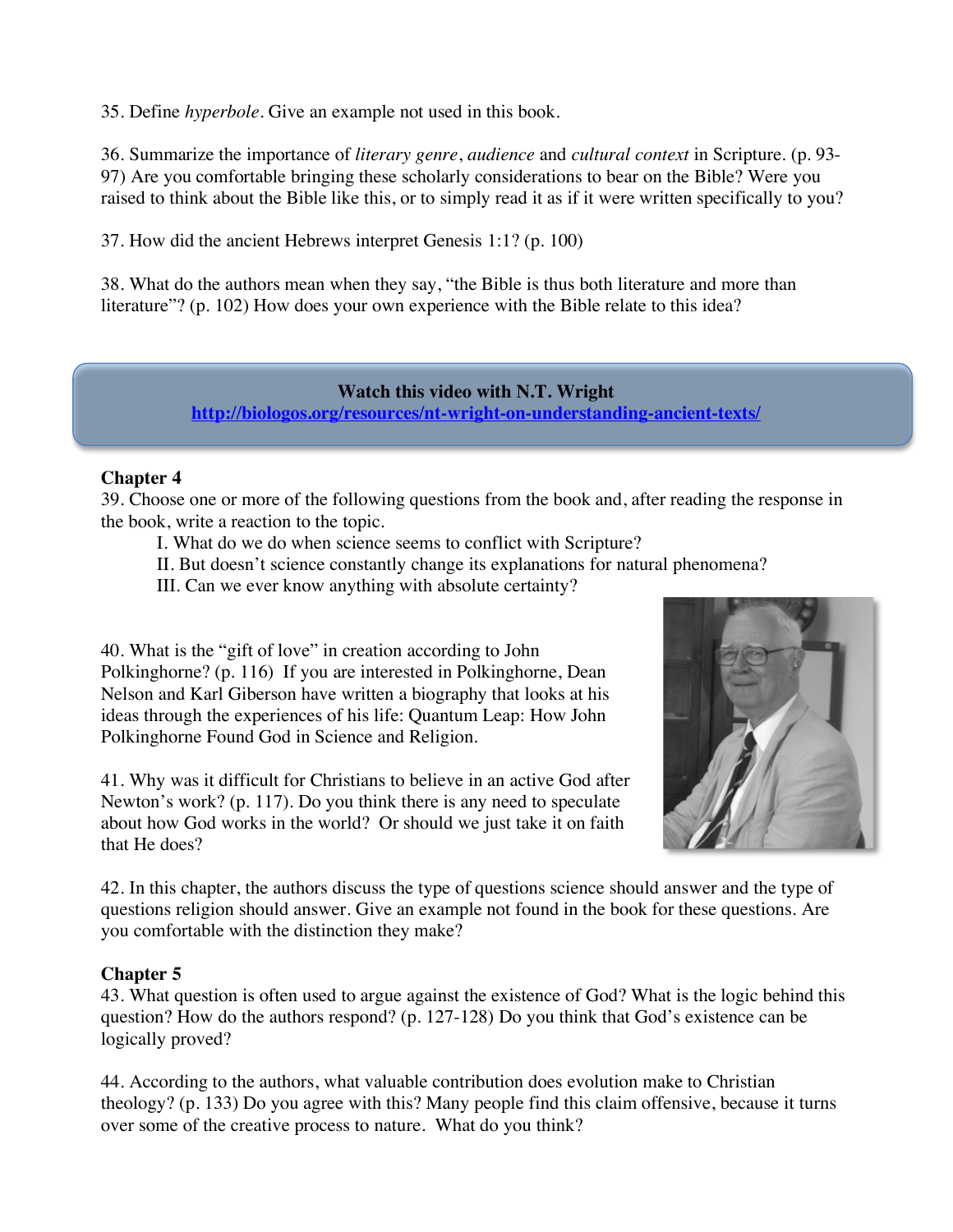45. What was Rev. William Paley's argument? Why did Darwin's ideas appear to be an affront to faith? (p. 142) Are you bothered by the collapse of Paley's style of apologetics?

46. Parts of this chapter discuss *postmodernism.* Read a definition here: http://www.pbs.org/faithandreason/gengloss/postm-body.html

47. Summarize pages 145-150. While initially the discussion may be difficult to understand, wrestle with the concepts until you have a grasp on the chapter. Working on this with a classmate may help.

## **Chapter 6**

48. What were two important characteristics of the half-century that followed the publication of *The Origin of Species*? What aspect of evolution had the greatest potential to offend Christians? (p. 156) How did Christians make peace with evolution during this period?

**"I am free to say, for myself, that I do not think that there is any general statement in the Bible or any part of the account of creation, either as given in Gen. I & II or elsewhere alluded to, that need be opposed to evolution." – B. B. Warfield**

49. Briefly describe the contributions of the following proponents of Young Earth Creationism: (p. 159-161)



- Ellen G. White (pictured)
- George MacCready Price
- John Whitcomb and Henry Morris
- Ken Ham

50. How did the discovery of radioactivity support Darwin's theory? (p. 162)

51. What is *entropy*? (p. 164)

52. What is the only truly isolated system, where the second law of thermodynamics applies perfectly? (p. 166) Have you heard the argument that the second law refutes evolution? Do you agree with it?

53. How does Darwin's theory address the origin of life? (p. 169) Do you think we should conclude that a miracle is needed to get life started? Why or why not?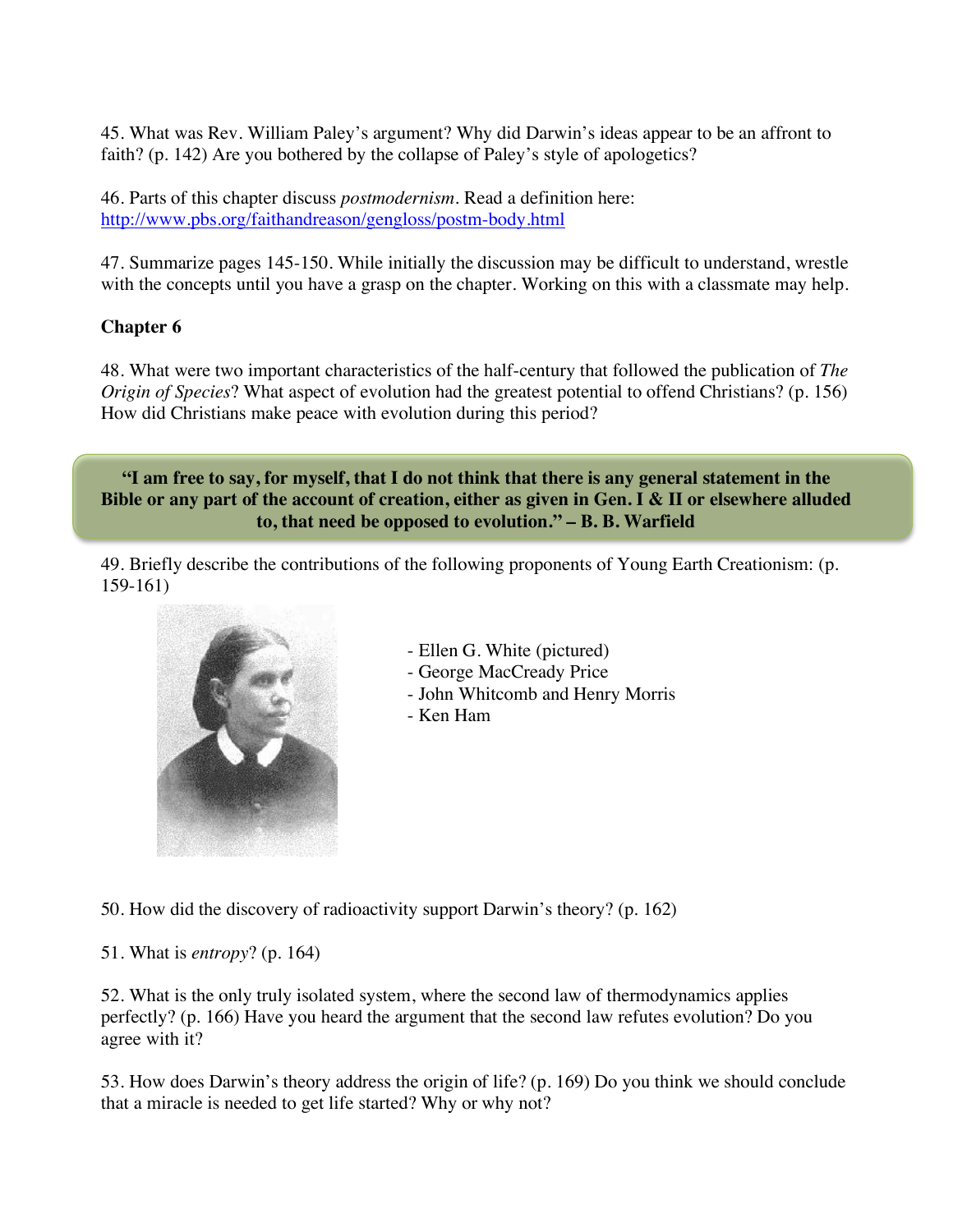# **"The fact that an explanation for the origin of life is currently elusive does not mean divine intervention is the only possible explanation or even the best explanation."**

#### **Chapter 7**

54. What is *fine-tuning*? What is the best example in our universe? (p. 181)

55. What are the four forces in nature? Give a brief description of each. (p. 179) Do you find it amazing that everything that occurs happens by one of these four different kinds of force?

56. Explain the fine-tuning of one of the following: carbon, gravity, expansion or density.

57. What four responses do scientists use to explain fine-tuning without God? (p. 187-189) Are you attracted to any of them?

58. What is the authors' problem with the Intelligent Design Movement (ID)? (p. 190) Most educated evangelicals are strongly attracted to ID. Where do you stand on it?

59. According to the authors, what do *all* Christian positions on origins share? (p. 192) Do you think this is true? Can you imagine a Christian who did not hold this view?

60.What are three concerns Christians should have about the ID Movement? (p. 193-194) Are they reasonable concerns?

# **"The more I examine the universe, and the details of its architecture, the more evidence I find that the Universe in some sense must have known we were coming." – Freeman Dyson**

#### **Chapter 8**

61. What are the three theological speculations presented concerning God's role in evolution as related to human significance?

62. Contrast the views of Stephen Jay Gould and Simon Conway Morris on human evolution. (p. 201-202) Why do you think that world class biologists can have such different ideas about something so basic as whether evolution has a direction?

63. Define *convergence*. What is an example? (p. 203)

64. What is the significance of the Genesis account of creation? (p. 206) Is this what you would identify as the significance? What do you think your pastor or priest would say about this question?

65. What is the literalist interpretation of Genesis? What is the "everyman" reading of Genesis? What non-literal interpretation does Peter Enns offer?

66. Have you ever thought about the significance of Adam and Eve before? How do differentinterpretations change the significance of the beginning of Genesis in your life?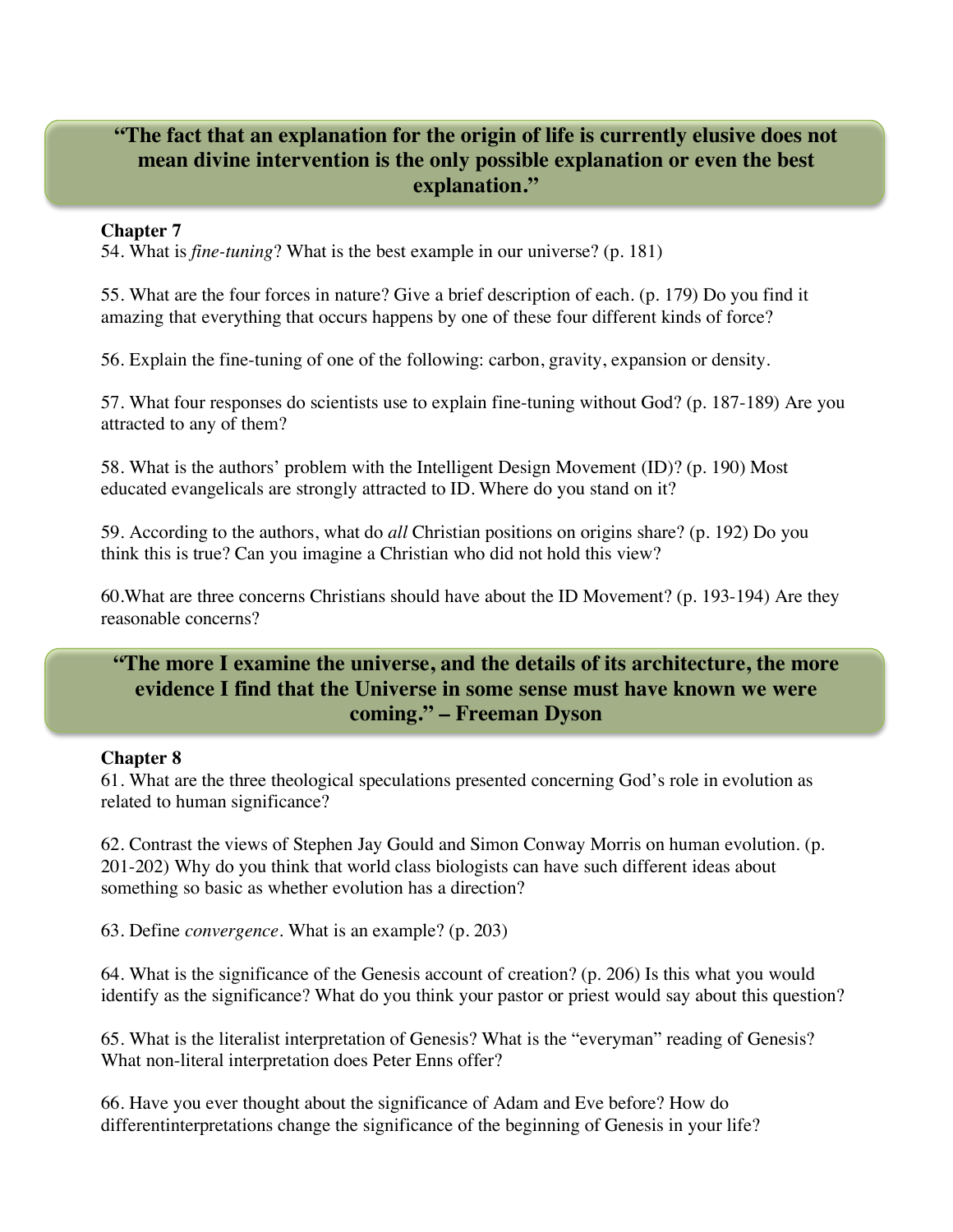

*The June 2011 issue of Christianity Today has a major cover story about the controversy brewing over whether Adam was a historical figure. Both Karl Giberson and Peter Enns are quoted in the article. Read the article and think about where you stand on this. controversial question.*

### **Chapter 9**

67. Read this final chapter and write down any phrases/sentences that stand out to you. What parts are most intriguing?

68. Look back to Question 1 at the beginning of the study guide. Have your questions been answered? Pick a question and briefly answer it from the information in this book.

69. What new questions do you have? What book do you wish you could read right now, based on your reactions to this book?

70. Think about your future and possible career or lifestyle. What lessons from this book are relevant to you? Maybe they are specific discussions, like the interpretations of the Bible, or maybe they are more general themes. Some people think the topics in this book are irrelevant to Christians and it doesn't matter what we think about topics like evolution. Do you agree with this? If not, what would you say to someone who held this viewpoint?

> **Watch the video clip "Why is Evolution Controversial Anyway?"** http://www.pbs.org/wgbh/evolution/educators/teachstuds/svideos.html